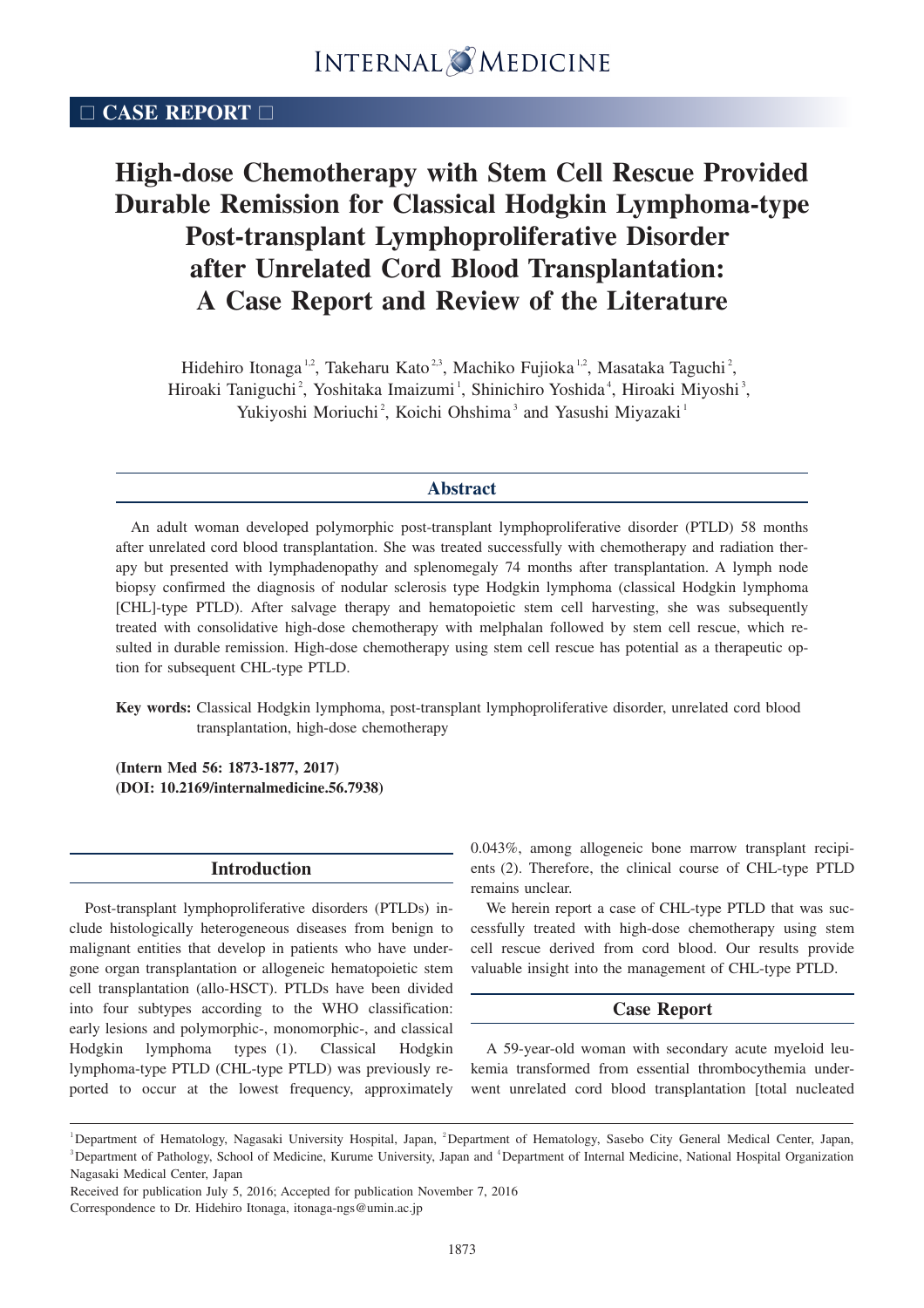

**Figure 1. Computed tomography (CT) images showing an anterior mediastinal mass at the diagnosis of polymorphic post-transplant lymphoproliferative disorder (PTLD).**

cell dose,  $2.36 \times 10^{7}$  cells/kg; CD34-positive cell dose,  $1.58 \times$  $10<sup>5</sup>$  cells/kg; human leukocyte antigen (HLA) 2 loci mismatched (HLA-B and -DRB1 loci were serologically mismatched), from a male donor] in the non-remission stage after chemotherapy using reduced-intensity pre-transplant conditioning (fludarabine 150 mg/m<sup>2</sup>, melphalan 80 mg/m<sup>2</sup>, and total body irradiation 4 Gy). Tacrolimus was used as a single agent for graft-versus-host disease (GVHD) prophylaxis. Neutrophil and platelet counts in the peripheral blood reached  $>0.5 \times 10^9$ /L on day +20 and  $>20 \times 10^9$ /L, respectively, without transfusions on day +39. She achieved 100% donor chimerism, which was confirmed by an XY-fluorescence *in situ* hybridization (FISH) analysis of bone marrow cells. Limited-type chronic GVHD emerged after the discontinuation of tacrolimus on day +154. The patient presented with chest pain 58 months after transplantation, for which she had not received any immunosuppressants. Computed tomography (CT) revealed an anterior mediastinal mass (Fig. 1). A needle biopsy confirmed the diagnosis of polymorphic PTLD, which showed diffuse effacement of the nodal architecture with mixed cell proliferation including immunoblasts expressing CD20 and PAX5, plasma cells, a small number of CD20-negative Reed-Stenberg (RS)-like cells, and CD3-positive lymphocytes; however, these cells were negative for CD30 and Epstein-Barr virus (EBV) (Fig. 2). The biopsy samples were too small to evaluate the origin of polymorphic PTLD cells by an XY-FISH analysis. The use of rituximab for PTLD was not approved at that time in Japan. Furthermore, immunohistochemical staining revealed that polymorphic PTLD included CD20-positive immunoblasts and CD3-positive lymphocytes but CD20 negative RS-like cells, indicating that rituximab was less effective in treating this subtype of PTLD than other subtypes. Therefore, rituximab in combination with chemotherapy was not considered. Partial remission was achieved following 6 courses of chemotherapy (vincristine, cyclophosphamide, doxorubicin, and prednisone [CHOP]) and 40 Gy of radiation therapy.

She developed left hilar and left supraclavicular lymphadenopathies as well as splenomegaly without the use of immunosuppressants 74 months after transplantation. A biopsy specimen of the supraclavicular lymph node showed the presence of nodular sclerosis-type Hodgkin lymphoma with RS cells. Immunohistochemical staining revealed that the RS cells were positive for CD15, CD30, PAX5, Epstein-Barr encoding region (EBER), and EBV latent membrane protein 1 (LMP1) and negative for CD3, CD20, and EBV nuclear antigen 2 (EBNA2) (Fig. 3A-F), which indicated type 2 latency according to the EBV antigen expression pattern in infected memory B cells. A FISH analysis showed that the RS cells did not have the chromosome Y signal (e.g. one or two chromosome X signals), while small-sized lymphocytes in the background had chromosome X and Y signals (e.g. XYtype) (Fig. 3G and H). She received three courses of salvage chemotherapy (etoposide, cytarabine, cisplatin, and prednisone [ESHAP]), and peripheral blood hematopoietic stem cells (PBSCs) derived from cord blood were harvested using granulocyte colony-stimulating factor mobilization. Since the tumor regression was -33.5% in the sum of the product of greatest diameters (SPD) on CT after an additional 4 cycles of chemotherapy, she was judged to have achieved stable disease for CHL-type PTLD according to the established response criteria (3). High-dose melphalan treatment (180 mg/ m<sup>2</sup>) was then initiated, followed by PBSC rescue (CD34positive cells, 4.24×10<sup>6</sup> cells/kg). Neutrophil engraftment and platelet recovery were achieved on days +9 and +101, respectively. A FISH analysis of peripheral blood cells revealed that 99.8% had the XY signal. Partial remission was observed after engraftment, with a 63.6% reduction in the tumor SPD on CT (Fig. 4). Severe complications such as infection and organ failure did not occur after high-dose chemotherapy. There were no clear signs of GVHD without the use of immunosuppressive agents after PBSC rescue. Since a 72.3% reduction in the tumor SPD without the appearance of new lesions was observed on CT on day +777 after stem cell rescue, partial remission was deemed to have been maintained without any symptoms to indicate the relapse of PTLD.

#### **Discussion**

Difficulties were associated with confirming the origin of RS cells in the present case. In most cases of PTLDs after allo-HSCT, proliferative lymphocytes are of donor origin (4), while those of recipient origin are very rare (5). The results of the FISH analysis in this case suggested two possibilities: the RS cells were derived either from (i) recipient cells (female) or from (ii) donor cells (male) with the loss of the Y chromosome as a cytogenetic abnormality. Although it was not possible to identify the cell origin of the preceding polymorphic PTLD by an XY-FISH analysis, the origin of the CD20-negative RS-like cells is of interest. Since identifying the origins of the RS-like cells in polymorphic PTLD and CHL-type PTLD may be helpful for obtaining a clearer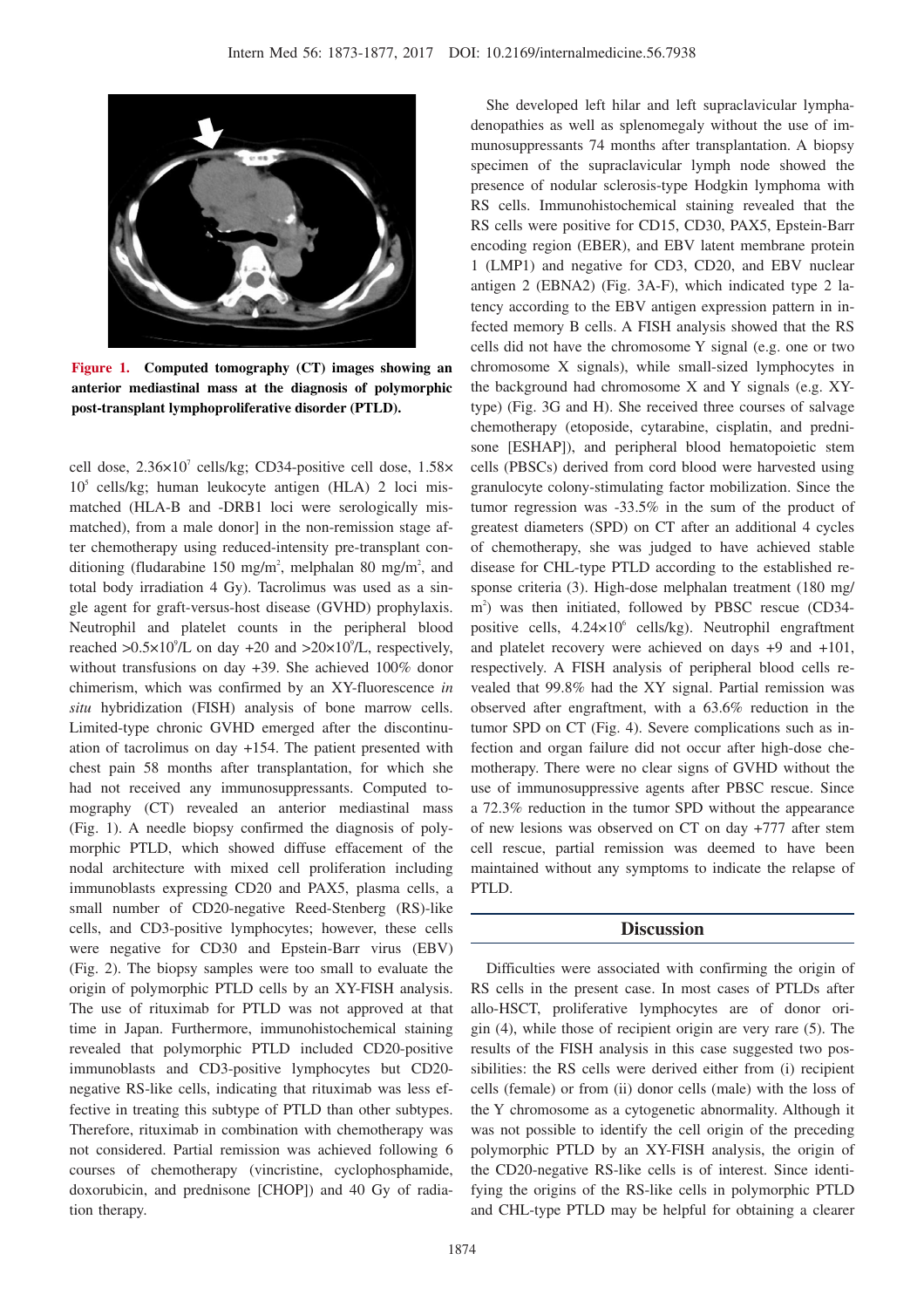

**Figure 2. The pathological diagnosis of polymorphic PTLD. A needle biopsy showed mixed cell infiltration (A: Hematoxylin and Eosin staining, ×600), including immunoblasts expressing CD20 (B: ×600) and PAX5 (C: ×600), CD3-positive lymphocytes (D: ×600), and no CD30-positive cells (E: ×600) or Epstein-Barr virus (EBV)-encoded small RNA (EBER)-positive cells (F: ×600).**



**Figure 3. The pathological diagnosis of classical Hodgkin lymphoma-type PTLD (CHL-type PTLD). A supraclavicular lymph node biopsy revealed a polymorphous lymphoid infiltrate with a large number of Reed-Sternberg (RS) cells (A: Hematoxylin and Eosin staining, ×600), which showed specific positivity for CD30 (B: ×600) and negativity for CD20 (C: ×600);** *in situ* **hybridization revealed positivity for EBER (D: ×600) and EBV latent membrane protein 1 (LMP1) (E: ×600), and negativity for EBV nuclear antigen 2 (EBNA2) (F: ×600). An XY-fluorescence** *in situ* **hybridization analysis showed that RS cells had one (A: white arrow) or two (B: red arrow) red chromosome X signals, while small-sized lymphocytes had one red chromosome X signal and one green chromosome Y signal (A: green arrow) (G and H).**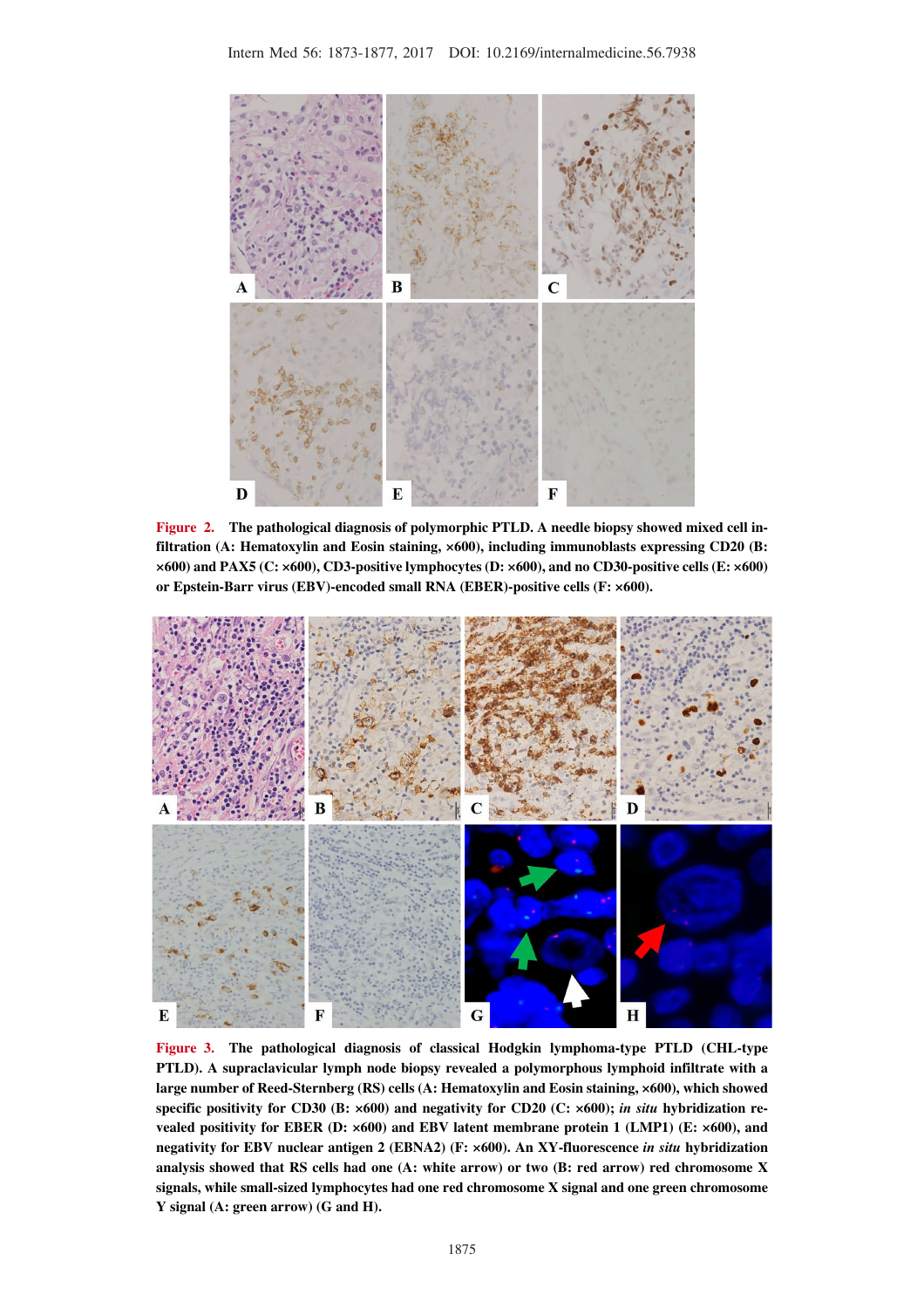

**Figure 4. A CT scan showing left-hilar lymphadenopathies and splenomegaly (spleen length 9.9 cm) at the diagnosis of CHL-type PTLD (A). A CT scan demonstrating the resolution of left-hilar lymphadenopathies and splenomegaly (spleen length 9.0 cm) before high-dose chemotherapy (B) and further resolution of stenosis of the trachea due to left-hilar lymphadenopathies and splenomegaly (spleen length 7.5 cm) after high-dose chemotherapy with stem cell rescue (C).**

**Table. Summary of High-dose Chemotherapy Using Stem Cell Rescue for Post-transplant Lymphoproliferative Disorders.**

| Reference<br>case | Age at<br><b>PTLD</b><br>diagnosis | Gender | Allograft<br>type | PTLD type                             | Status of<br>PTLD at<br><b>ASCT</b> | High-dose<br>chemotherapy<br>regimen | Response<br>to ASCT | Survival                          | Patient<br>status |
|-------------------|------------------------------------|--------|-------------------|---------------------------------------|-------------------------------------|--------------------------------------|---------------------|-----------------------------------|-------------------|
| 6                 | 66                                 | М      | Heart             | Monomorphic type<br>(DLBCL)           | 2nd PR                              | <b>BEAC</b>                          | <b>CR</b>           | Not<br>reported                   | Alive             |
|                   | 26                                 | М      | Kidney            | Monomorphic type.<br>(DLBCL)          | Relapse                             | Melphalan                            | CR                  | 4 years                           | Alive             |
| 8                 | 4                                  | F      | Liver             | Monomorphic type<br>(T-cell lymphoma) | 2nd PR                              | <b>BEAM</b>                          | CR                  | 3.5 years                         | Alive             |
| Present case      | 59                                 | F      | Cord blood        | CHL type                              | <b>SD</b>                           | Melphalan                            | <b>PR</b>           | 2.1 years<br>$(777 \text{ days})$ | Alive             |

DLBCL: diffuse large B-cell lymphoma, CHL: classical Hodgkin lymphoma, CR: complete remission, PR: partial remission, SD: stable disease, BEAC: carmustine, etoposide, cytarabine, and cyclophosphamide, BEAM: carmustine, etoposide, cytarabine, and melphalan

understanding of the development of these PTLDs, further analyses of more cases of CHL-type PTLD following polymorphic PTLD are needed.

CHL-type PTLD was previously reported to develop in recipients with other preceding PTLD subtypes, mainly polymorphic-type PTLD (6); however, difficulties were associated with clarifying the relationship between preceding polymorphic-type and CHL-type PTLDs. In our case, although preceding polymorphic-type PTLD included a small number of large cells as immunoblasts with the expression of PAX5, the immunohistochemical examination did not reveal any expression of CD30 or EBER, indicating a lesscommon manifestation of these cells between polymorphictype and CHL-type PTLDs. Based on the positive conversion of the EBV antigen on large cells in CHL-type PTLD, EBV infection in tumor cells appears to have promoted the transformation of PTLD in our case. To clarify the relationship between polymorphic-type and CHTL-type PTLDs, further molecular analyses on the nature of tumor cells in PTLDs are required. For example, the presence of immunoglobulin gene rearrangements in the tumor cells of these two PTLDs is of interest (7).

Based on these findings in addition to the clinical course of the present case, a re-biopsy for subsequent PTLD was helpful in the selection of an appropriate salvage therapy, as rituximab may not be a feasible option for CD20-negative RS cells. However, optimum therapeutic strategies have not yet been established for subsequent PTLD after conventional chemotherapy (4). Only limited findings are available for high-dose chemotherapy using stem cell rescue for subse